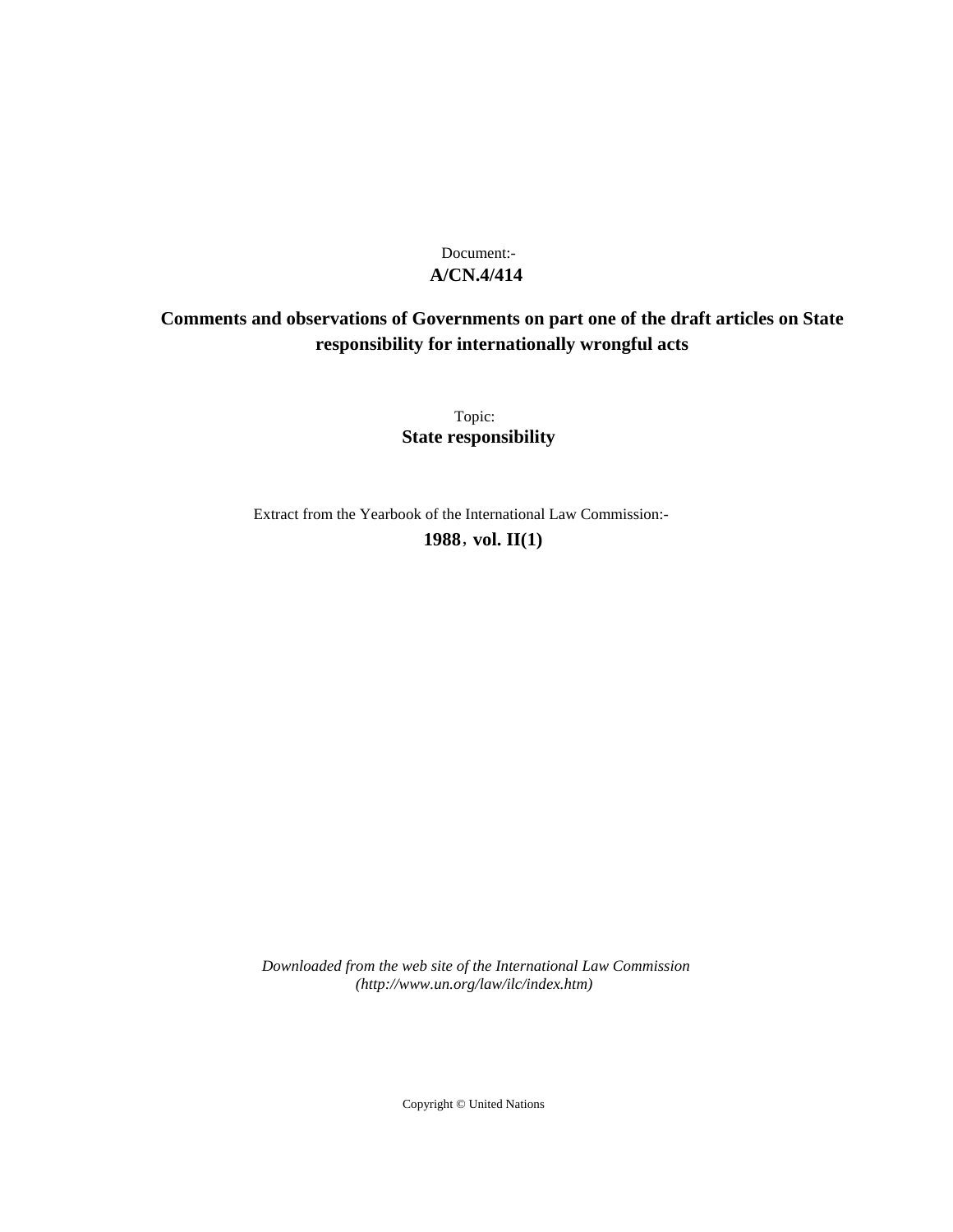## **STATE RESPONSIBILITY**

**[Agenda item 2]**

## **DOCUMENT A/CN.4/414**

## **Comments and observations of Governments on part 1 of the draft articles on State responsibility for internationally wrongful acts**

*[Original: English] [20 April 1988]*

#### **CONTENTS**

|                                                             | Pase |
|-------------------------------------------------------------|------|
|                                                             |      |
| Comments and observations of the German Democratic Republic | 2    |

## **Introduction**

1. At its thirtieth session, in 1978, the International Law Commission decided, in conformity with articles 16 and 21 of its statute, to communicate the provisions of chapters 1. II and III of part 1 of its draft articles on State responsibility for internationally wrongful acts, through the Secretary-General, to the Governments of Member States, requesting them to transmit their comments and observations on those provisions. The General Assembly, in paragraph 8 of section I of its resolution 33/139 of 19 December 1978, endorsed the decision of the Commission.

2. The comments and observations received further to the Commission's request were published in 1980.<sup>1</sup>

3. At its thirty-second session, in 1980, the Commission, having completed the first reading of part 1 of the draft articles on State responsibility for internationally wrongful acts as a whole, decided to renew the request it had made to Governments in 1978. At the same time, the Commission decided, in conformity with articles 16 and 21 of its statute, to communicate the provisions of chapters IV and V of part 1, through the Secretary-General, to the

Governments of Member States, requesting them to transmit their comments and observations on those provisions. The Commission stated that the comments and observations of Governments on the provisions of the various chapters of part 1 of the draft would enable it, when the time came, to embark on the second reading of that part of the draft without undue delay.<sup>2</sup> The General Assembly, in paragraph 6 of its resolution 35/163 of 15 December 1980, endorsed the decision of the Commission.

4. The comments and observations received further to the Commission's request referred to in paragraph 3 above were published in  $1981$ ,<sup>3</sup> 1982<sup>4</sup> and 1983.<sup>5</sup>

5. Subsequently, one Member State submitted comments and observations, which are reproduced below.

<sup>&</sup>lt;sup>1</sup> Yearbook . . . 1980, vol. II (Part One), p. 87, document A/CN. 4/328 and Add. 1-4.

<sup>2</sup>  *Yearbook . . . 1980,* vol. II (Part Two), pp. 29-30, para. 31.

<sup>&#</sup>x27; *Yearbook . . . 1981,* vol. II (Part One), p. 71, document A/CN. 4/342 and Add. 1-4.

<sup>4</sup>  *Yearbook . . . 1982,* vol. II (Part One), p. 15, document A/CN. 4/351 and Add. 1-3.

<sup>&</sup>lt;sup>5</sup> Yearbook . . . 1983, vol. II (Part One), p. 1, document A/CN. 4/362.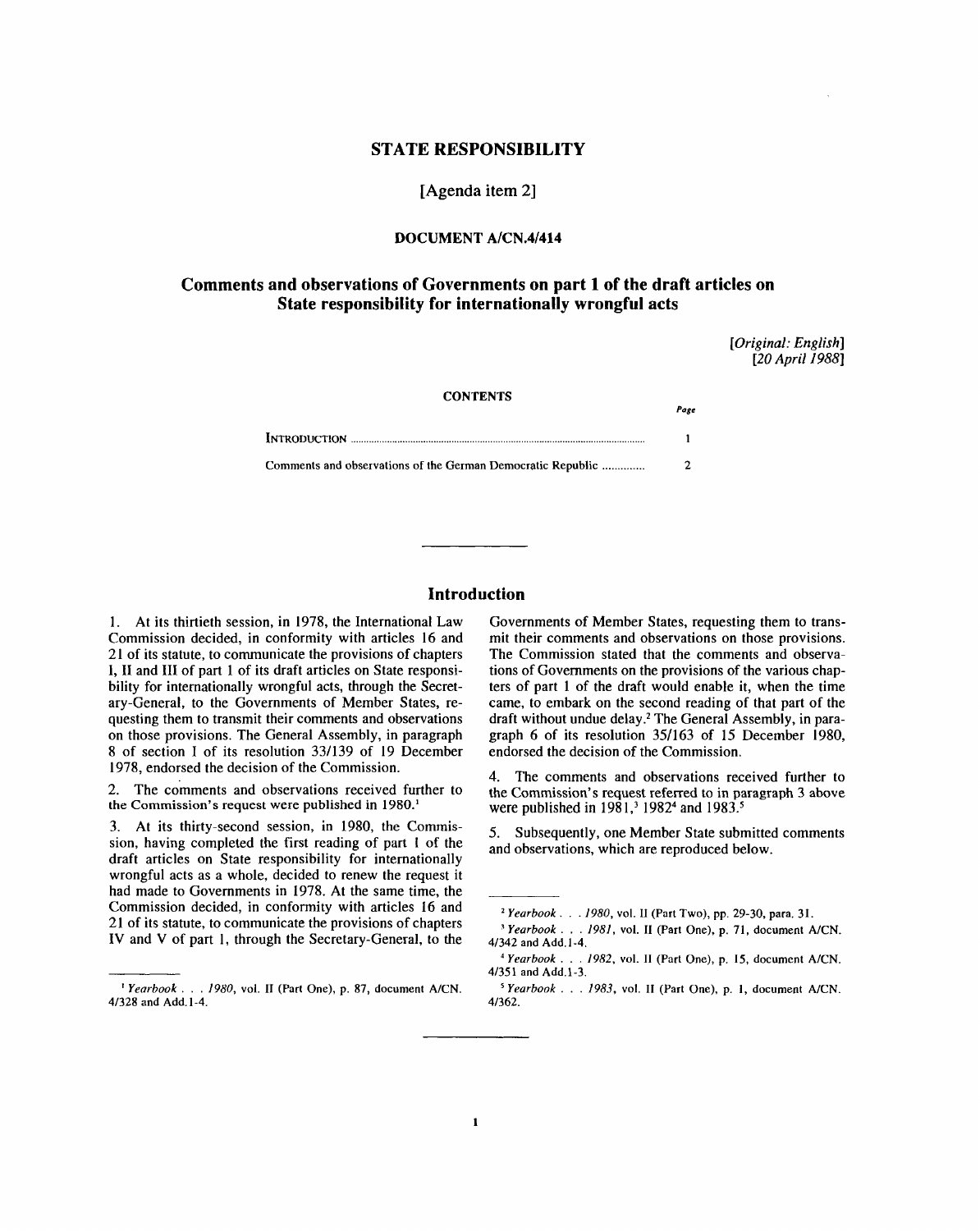## **Comments and observations of the German Democratic Republic**

#### *[Original: English] [12 April 1988]*

1. In accordance with its foreign policy objectives, the German Democratic Republic has always attached great importance to the codification of rules on State responsibility and has followed with great interest the work of the Commission on the topic. As one of the guarantees for meeting international obligations, State responsibility takes a central place in the international legal system. Today, more than ever before, State responsibility is an important factor for international legality and thus constitutes an indispensable element of the comprehensive system of international security.

In the comments below, the German Democratic Republic would like to explain its views on part 1 of the draft articles<sup>6</sup> while reserving the right to comment again, in the overall context of the draft, on part 1 as soon as the work on parts 2 and 3 has been completed.

3. On the whole, the German Democratic Republic considers the method and the results of the Commission's work on part 1 to be positive and promising. The decisive prerequisite for advancing the Commission's activities in the field of State responsibility was the fact that the narrow concept of responsibility for injuries to aliens was dropped and attention was focused on the stipulation of secondary norms applicable to all types of internationally wrongful acts, which thus come up to the status of State responsibility within the system of international law. On the other hand, emphasis is placed on particularly grave internationally wrongful acts which endanger international peace and which are in the form of international crimes. The German Democratic Republic regards this as a central provision of the overall draft articles which is inseparably linked with the development of international law into an instrument for the safeguarding of international peace.

#### CHAPTER I (GENERAL PRINCIPLES)

4. The principles defined in chapter I reflect the current state of general international law and offer sufficient possibilities for the progressive application of the rules of State responsibility in the future. They have the support of the German Democratic Republic.

#### *Article 1*

5. The provision that every internationally wrongful act of a State entails the international responsibility of that State is a corner-stone of the overall concept of State responsibility. In the view of the German Democratic Republic, it is of particular importance that every internationally wrongful act should entail responsibility. Thus the binding nature and stability of the international legal system as a whole is reinforced.

6. It is also important to emphasize that these draft articles deal only with the responsibility of States.

7. An important conclusion from the principle embodied in article 1 is that international responsibility arises only as a consequence of a breach of international obligations of a State. This is not the case when there are violations of unilaterally defined "spheres of influence", national political interests or similar claims not covered under international law. The concept in article 1 is confirmed also in article 5, paragraph 1, of part 2 of the draft articles, $7$ according to which only States whose rights have been violated can be considered as "injured States".

#### *Article 2*

8. The German Democratic Republic endorses the concern of article 2—which, in its view, reaffirms a principle that is self-evident—but feels that this concern is largely covered already by article 1.

#### *Article 3*

9. The German Democratic Republic supports the present formulation of the elements of an internationally wrongful act. This wording clearly shows that international responsibility arises when there is conduct of a State which constitutes a breach of an obligation of that State and that no other elements are necessary.

10. Other elements, such as, for instance, guilt or damage, can play an important role in respect of the scope and the form of responsibility or can be essential when it comes to determining the State (or the States) which is (are) directly affected by an internationally wrongful act. These elements, however, do not constitute a general condition for the occurrence of responsibility. These and other questions relating to damage are covered in part 2 of the draft.

#### *Article 4*

11. The German Democratic Republic attaches great importance to article 4, which, in its view, reaffirms the basic idea that no State can justify a violation of international law by invoking its internal law.

12. In this connection it should be emphasized that this principle is of a general nature, i.e. that it is also applicable, for example, to judgments of municipal courts, rules of domestic procedure and decisions of other authorities.

> CHAPTER II (THE "ACT OF THE STATE" UNDER INTERNATIONAL LAW)

## *Articles 5, 6 and 7, paragraph 1*

Articles 5 and 6 and paragraph 1 of article 7 deal with the general principles of the attribution of a certain conduct to a State. The German Democratic Republic proceeds from the fact that a State acts through its organs and that their action or omission is identical with the conduct of that State. Whether or not a person or an entity has the status of a State organ is dependent on the internal regulations and is an internal affair of the State concerned.

14. In the case of the attribution to the State of the conduct of an organ, it is important to stress that the State in its international relations appears as an integrated whole

<sup>&</sup>lt;sup>6</sup> The text of part 1 of the draft articles, which is divided into five chapters containing 35 articles, appears in *Yearbook . . . 1980,* vol. II (Part Two), pp. 30 *et seq.*

See *Yearbook . . . 1986,* vol. II (Part Two), p. 39.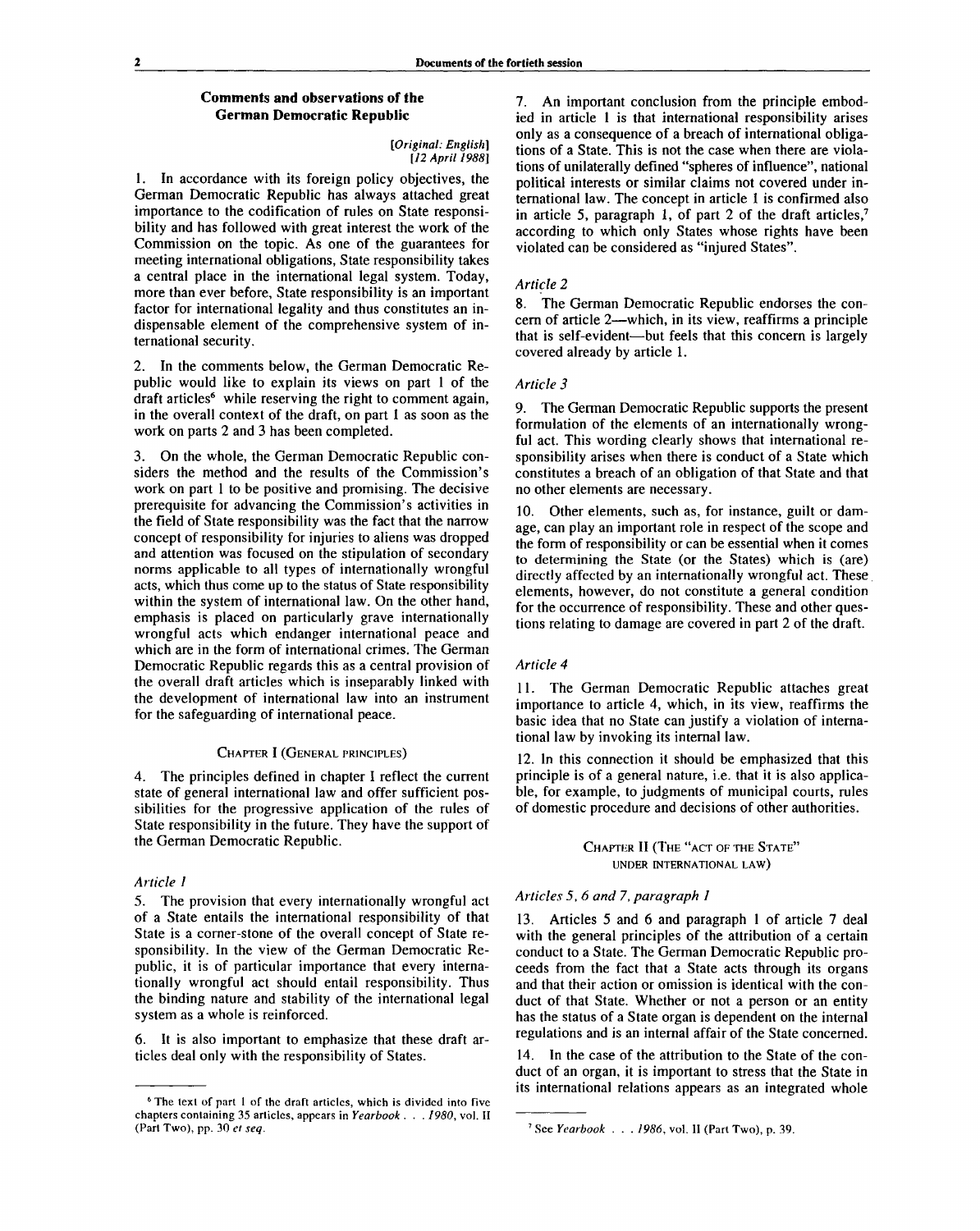as represented by its organs. As a general rule, it is irrelevant what status the organs possess in the internal structure of the State.

15. Article 6 is also fully applicable to the problem of territorial governmental entities (art. 7, para. 1). The latter, no doubt, belong to the organs "having that status under the internal law", as specified in article 5. In the view of the German Democratic Republic, there is no reason to concede a special status to the territorial entities of a federal State, since the problem of the federative structure is also a matter concerning the internal organization of the State and should, after all, be irrelevant to the purpose of the attribution. This results also from the provisions of part 2 of the draft, according to which only the State as a whole can fully meet its obligations as an "author State".

16. The German Democratic Republic therefore suggests that article 7, paragraph 1, be deleted and that in article 6 the words "including a territorial governmental entity" be inserted after the words "judicial or other power".

#### *Article 7, paragraph 2, and articles 8 and 9*

17. In this context, special emphasis should be placed on the fact that the complicated case described in article 7, paragraph 2, requires an additional authorization pursuant to internal law.

18. It is now clear that there is conduct of a State only if the respective entity or person exercises elements of the governmental authority of the respective State or acts on its behalf.

19. With regard to article 9, it should be noted that it is necessary clearly to preclude the possibility for a State to evade its international responsibility by the alleged "lending" of an organ to another State. This would also correspond to the commentary to article 9.<sup>8</sup>

20. Article 9 regulates the case of a State acting through organs placed at its disposal by another State where the former State is responsible for the activities of those organs. In its essential points, this case shows similarities to situations covered by article 28. Should the Commission hold the view that the cases covered by article 28 have to be regulated at all, the most appropriate way to do so would be through the addition of a second paragraph to article 9 or of an article 9 *{bis).* Thus the principle that every State is responsible only for activities attributable to it would be reinforced.

## *Article 10*

21. Article 10 is in accordance with the basic concept of part 1 of the draft articles and hence acceptable. The article contains a very broad formulation in which all *ultra vires* activities carried out by the organs of a State are attributable to that State. Even though one could imagine cases in which *ultra vires* activities would be obvious, an exemption would impose an additional and unacceptable burden of proof upon the injured State.

## *Article 11*

22. The German Democratic Republic takes a favourable view of the clear-cut formulation of the basic principle that the conduct of a person or group of persons not acting as an organ of a State, a territorial governmental entity or an entity empowered to exercise elements of governmental authority shall not be considered as an act of that State under international law.

23. This principle should be retained in article 11 and should not be mixed with other provisions.

#### *Articles 12 and 13*

24. With regard to article 13, it has to be noted that a provision similar to that in article 12, paragraph 2, is required since the situation regulated in article 13 does not differ essentially from that covered by article 12.

## *Articles 14 and 15*

25. In the view of the German Democratic Republic, articles 14 and 15 are superfluous. The case described in article 14 is already covered by the relevant provisions of articles 7 to 12. Article 15 raises many problems relating to the legality of insurrectional movements. In its present formulation it is not acceptable and is not in line with present international law.

## CHAPTER III (BREACH OF AN INTERNATIONAL OBLIGATION)

## *Article 16*

26. The provisions of article 16 are in accordance with the general principles covered in chapter I and have as their counterpart also article 5, paragraph 1, in part 2 of the draft articles.<sup>9</sup> The provisions emphasize the strictly juridical nature of State responsibility.

#### *Article 17*

27. Article 17 reaffirms the principle that the "origin" or the "source" of the international obligation breached is irrelevant to the occurrence of responsibility. Article 17 should, therefore, remain in its present form.

## *Articles 18 and 24 to 26*

28. Articles 18 and 24 to 26 deal with intertemporal questions and should, therefore, be assessed in the same context.

29. The German Democratic Republic welcomes the thorough identification of the different time periods in question. That is highly interesting and could be of importance for the practice of States and international courts.

30. At the same time, it has to be stated that the present regulation of the time factor in relation to the application of State responsibility is formulated in very general and abstract terms. It constitutes an inflexible system which, as a consequence of different interpretations of individual acts, will in practice entail more problems than it could resolve.

<sup>8</sup>  *Yearbook . . . 1974,* vol. II (Part One), p. 287, document A/9610/ Rev. 1, para. (6) of the commentary to article 9.

<sup>9</sup> See footnote 7 above.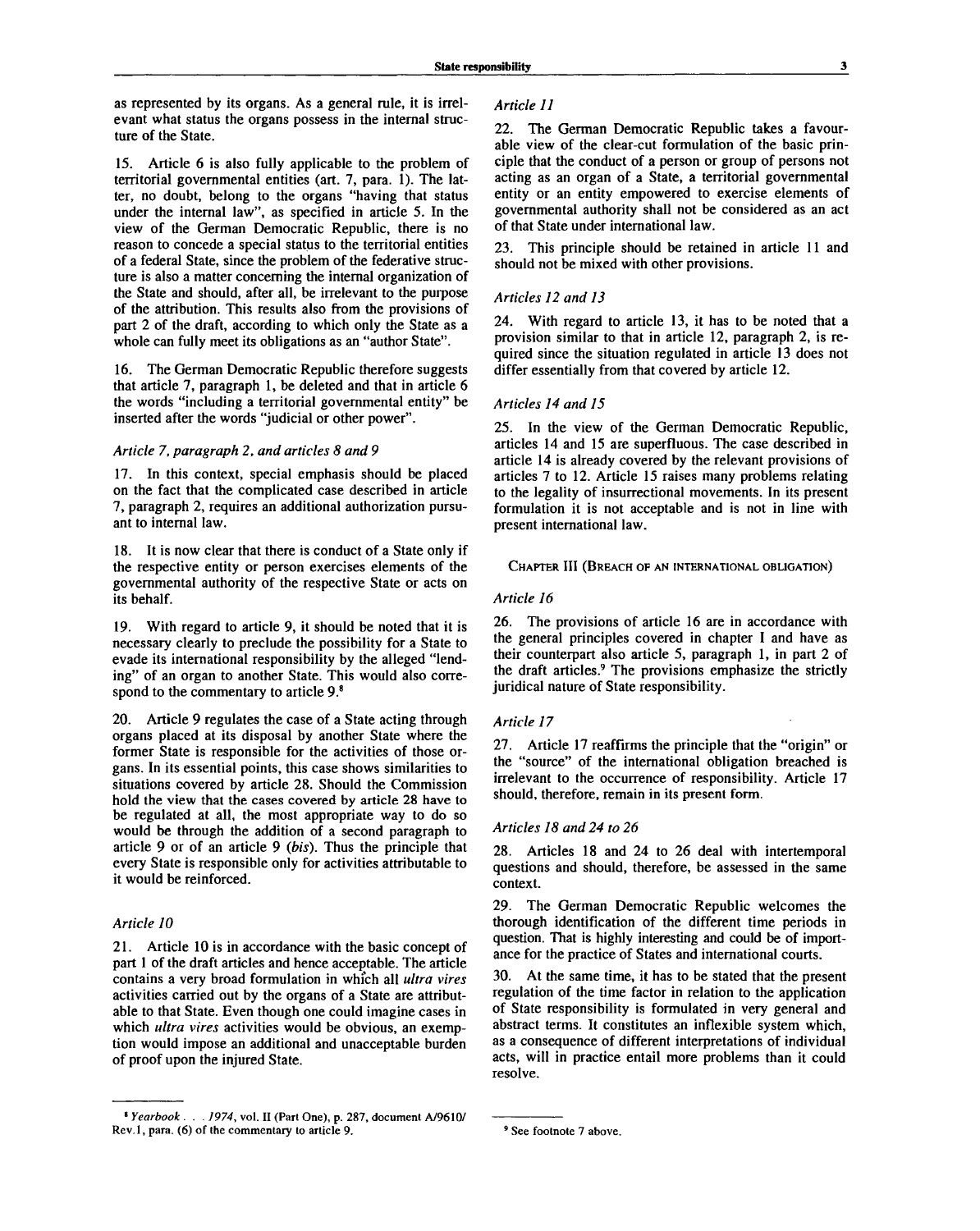31. The German Democratic Republic suggests that article 18, paragraphs 1 and 2, be retained as general principles and that paragraphs 3 to 5 be deleted. As articles 24, 25 and 26 contain regulations which correspond to article 18, paragraphs 3 to 5, they should be deleted as well.

## *Article 19*

32. In the view of the German Democratic Republic, the differentiation of international responsibility in certain categories is of great importance for the adequate coverage of the nature and the effectiveness of responsibility. Such differentiation results from the particular importance of the object attacked, from the subjects (a single State, several States or all States) which are entitled to adopt sanctions, and from the scope and kind of the approved sanctions in a broader sense. The recognition of the principle of differentiation in article 19 is the outstanding positive result of the work of the Commission on part 1 of the draft articles. The German Democratic Republic therefore fully supports article 19.

33. However, in the view of the German Democratic Republic, it is of great importance that due to this differentiation the régime of the legal consequences of international crimes should be thoroughly elaborated in part 2. Unfortunately, this has not yet been done in a consistent manner and should become one of the priority tasks of the Special Rapporteur.

34. The German Democratic Republic welcomes the method employed by the Commission in having combined a general definition of international crimes under paragraph 2 with a non-exhaustive list of examples. This method is not identical with the determination of primary rules. In article 19 general criteria for the occurrence of international crimes are illustrated by examples.

From the point of view of the German Democratic Republic, the singling out of particularly grave breaches as international crimes does not mean an introduction of criminal law elements into the concept of State responsibility. Such an approach, however, allows the rules which are vital for the coexistence of peoples to be protected by a special régime of responsibility, and particularly by speedy and collective reactions of States.

36. Pursuant to article 19, paragraph 2, an act is qualified as an international crime only if that act is recognized as a crime by the international community as a whole. Such recognition by the international community does exist with regard to cases of aggression and colonial domination as well as slavery, genocide and *apartheid,* as mentioned in paragraph 3. Similarly, military or any other hostile acts causing widespread, long-term and severe damage to the environment are recognized as crimes against the environment.

### *Articles 20, 21 and 23*

37. The differentiation made in articles 20, 21 and 23 between obligations of result and obligations of conduct is helpful. It elucidates the discretion States have in implementing obligations of result. This is made clear especially in article 21, paragraph 2.

38. Article 23, however, could be dealt with as a subcase of article 21. This would improve the structure of the draft articles.

## *Article 22*

39. Article 22 is of basic significance as it emphasizes the importance of the domestic jurisdiction and internal law of a State also for questions of international responsibility. It focuses on the quest for solutions in terms of internal law and has a preventive effect.

40. . However, there is no reason that this rule should be confined to obligations of result. It is of general importance for situations arising in the national jurisdiction of a State.

## CHAPTER IV (IMPLICATION OF A STATE IN THE **INTERNATIONALLY WRONGFUL ACT OF ANOTHER STATE)**

### *Article 27*

41. Article 27 raises complex questions. In its present formulation it is applicable to all norms of international law and to both delicts and international crimes. With such a wide-ranging formula, article 27 contravenes the general principle of article 3 that "there is an internationally wrongful act of a State when [its] conduct constitutes a breach of an international obligation".

42. Rights and obligations for States other than those directly affected arise in the context of international crimes, especially in the case of aggression. Therefore, in such a case all States have to meet certain obligations of solidarity, in accordance with Article 2, paragraph 5, of the Charter of the United Nations, which are formulated in the present article 14, paragraph 2, of part 2 of the draft.<sup>10</sup> The most important obligation in this respect is the prohibition of aid or assistance in the commission of an international crime. A violation of this prohibition would constitute an internationally wrongful act. No particular proof of intent is necessary for the establishment of such a violation.

43. The German Democratic Republic favours the deletion of article 27 as its subject-matter is already covered by the regulations in article 19 and in article 14, paragraph 2, of part 2 of the draft. If article 27 is to be retained, it should be confined to aid or assistance in the commission of an international crime and should use an objective criterion.

#### *Article 28*

44. Article 28 contravenes the general principle that every State is responsible for its acts. Moreover, the concept of indirect responsibility is based on ideas and cases dating back to colonial times when the existence of States with limited sovereignty and non-sovereign States was still justified under international law. The cases referred to by the previous Special Rapporteur with regard to State practice either are unconvincing or do not warrant the inclusion of article 28.

See Yearbook . . . 1985, vol. II (Part Two), p. 21, footnote 66.